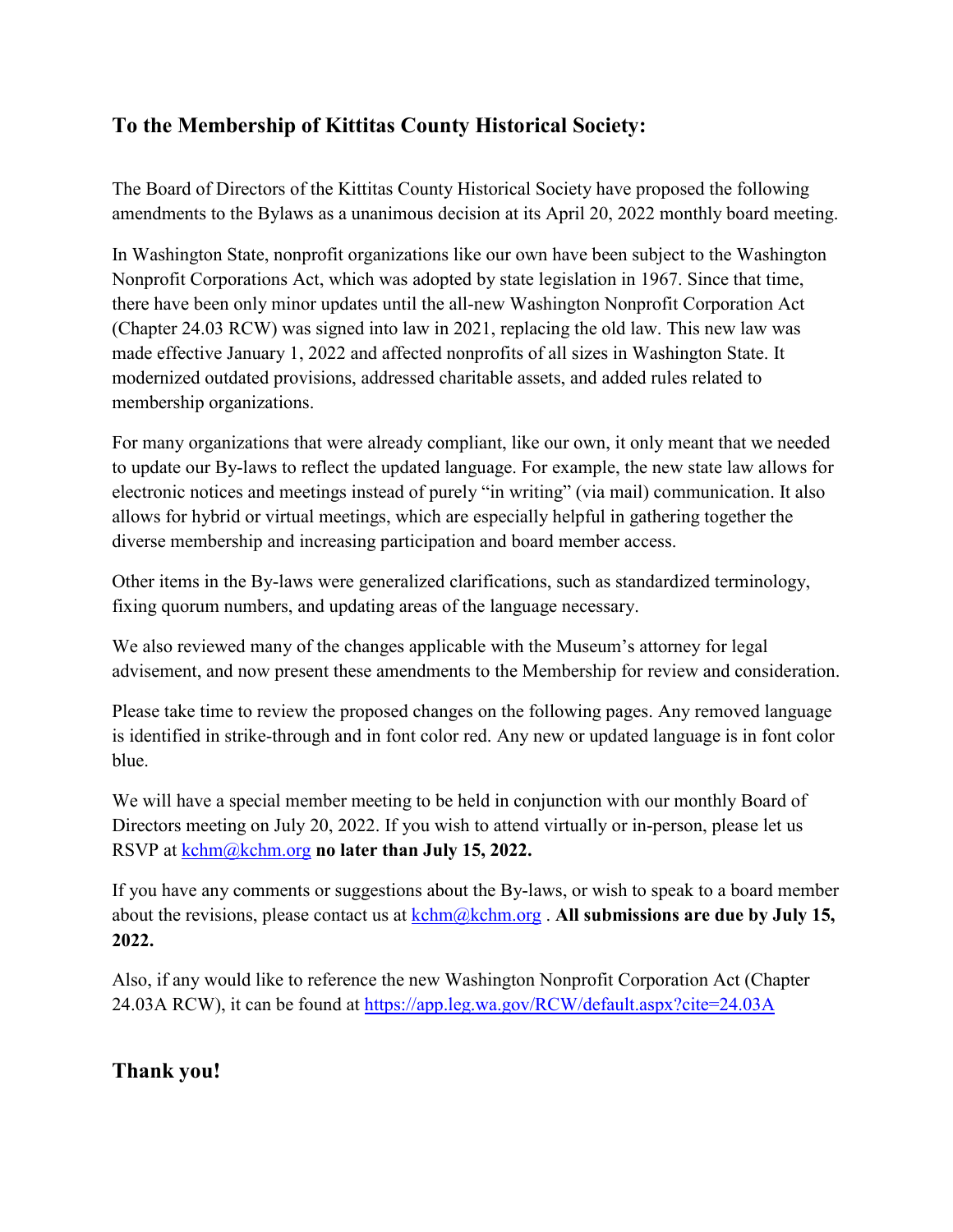## **By-Laws of**

# **Kittitas County Historical Society**

### **ARTICLE I LAWS GOVERNING**

Whenever applicable, the Washington Nonprofit Corporations Act and Articles of Incorporation are a part of these By-Laws. The Kittitas County Historical Society (hereafter called the Society) shall be governed and operated thereunder exclusively for and in furtherance of its Corporate purposes. In the event of conflict between these By-Laws, the Corporation and the Washington Nonprofit Corporations Act, the Act shall govern. In no event shall any assets of the Society be used contrary to the provisions of Section 170 (c) (2) (B) [Charitable contributions, gifts], or Section 501 (c) (3) [Non Profit Corporations] of the Internal Revenue Code of 1954 as amended.

### **ARTICLE II MEMBERSHIP**

**SECTION 1.** Membership All persons, businesses or organizations interested in the history of Kittitas County and the State of Washington may upon application and payment of membership dues to the Treasurer or its their designee become a member.

**SECTION 2.** Member classes The membership of this corporation, Kittitas County Historical Society, shall consist of active members and honorary members. Active members shall include annual members, associate members, contributing members, and corporate members.

- Annual members: Shall be those individuals or organizations who demonstrate an interest in furthering the purposes of the Society and who have paid their annual dues.
- Associate members: Shall be affiliated with another museum, cultural center, interpretive center, archive, or historic association organized for the preservation, exhibition, and/or collection of historic materials.
- Contributing members: Shall be those who choose to donate to the collection or financially above the annual dues level.
- Corporate members: Any organization interested in furthering the purposes of the Society. Any business or commercial organization interested in furthering the purposes of the Society and who have paid their annual dues or are providing sponsorship of the Society.
- Honorary members: Residents and non-residents of Kittitas County may, in recognition of achievements or for services rendered to this corporation, be elected honorary members of this corporation by a two**-**thirds (2/3) majority vote of the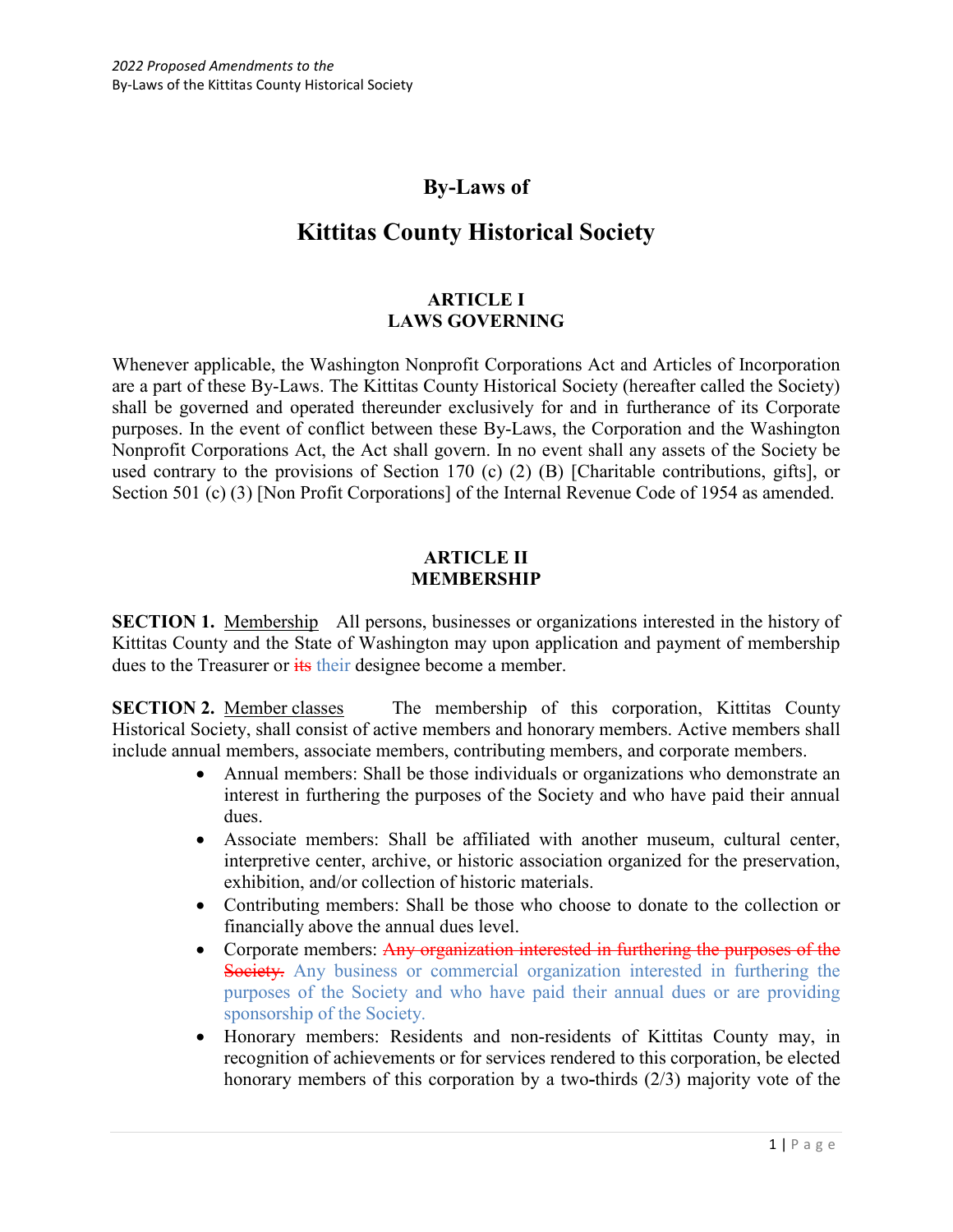members present and entitled to vote, at the annual member meeting. Honorary members shall not be required to pay dues.

**SECTION 3.** Termination Membership may be terminated at any time by giving written notice to the Secretary of the Corporation. The resignation of any member shall be effective at the time specified therein, and unless otherwise specified therein, the acceptance of such resignation shall not be necessary to make it effective. Upon termination of membership of this corporation, for any reason whatsoever, the member shall not be compensated for any interest in this corporation.

**SECTION 4.** Rights and privileges This Corporation is organized as a non-profit corporation under the laws of the State of Washington; it shall have no capital stock, shares therein shall not be issued, and no dividends shall be paid. The interest of each member shall be equal to that of any other member, and no member can acquire any interest which will entitle him them to any greater voice, vote, authority or interest in the corporation than any other member. This corporation may issue membership certificates to all members. No membership in this corporation shall be transferable. Each member shall at every meeting of the members be entitled to one (1) vote. There shall be no vote by proxy.

**SECTION 5.** Member quorum As per RCW 24.03A.440(1), a quorum shall constitute ten percent (10%) of the votes entitled to be cast at a meeting unless the Articles of Incorporation or Bylaws has established a different amount for the quorum.

**SECTION 5 6.** Annual Member meetings The annual member meeting shall be held at the Kittitas County Historical Museum at 114 East Third Avenue in the month of December unless designated otherwise by the Board of Directors. Date and time of such meeting shall be determined by the Board of Directors, notice of which shall be sent to the members not less than 45 ten (10) days prior to such date. At member meetings, the President or in their absence a Vice-President shall act as Chair. The Secretary or in **his/her** their absence an assistant Secretary shall act as Secretary at all member meetings. For the annual member meeting, it will be held in conjunction with the December meeting of the Board of Directors and quorum shall be identified through Article III Section 6.

**SECTION 6** 7. Special Member meetings Special membership meetings shall be held whenever called by the President and shall be called by  $\frac{him/her}{hcm}$  them or the Secretary at the direction of the Board of Directors or at written request of at least ten (10) members. Notice of such meetings, stating time and place of the meeting shall be given neither less than fifteen (15) nor more than twenty**-**five (25) days before the meeting. Notice shall state the principal purpose of the meeting and the business conducted at the meeting shall be limited to those purposes.

**SECTION 7.** Member quorum Twelve (12) active members of the corporation entitled to vote shall constitute a quorum at a meeting of the members of the corporation.

**SECTION 8.** Membership Dues Annual dues to be charged to the various categories of membership shall be set by the members at an annual meeting and shall remain in effect until amended. Annual dues are due in advance at the time of joining the Society and on each anniversary date thereafter. Any member whose dues are not paid 180 days (6 months) after the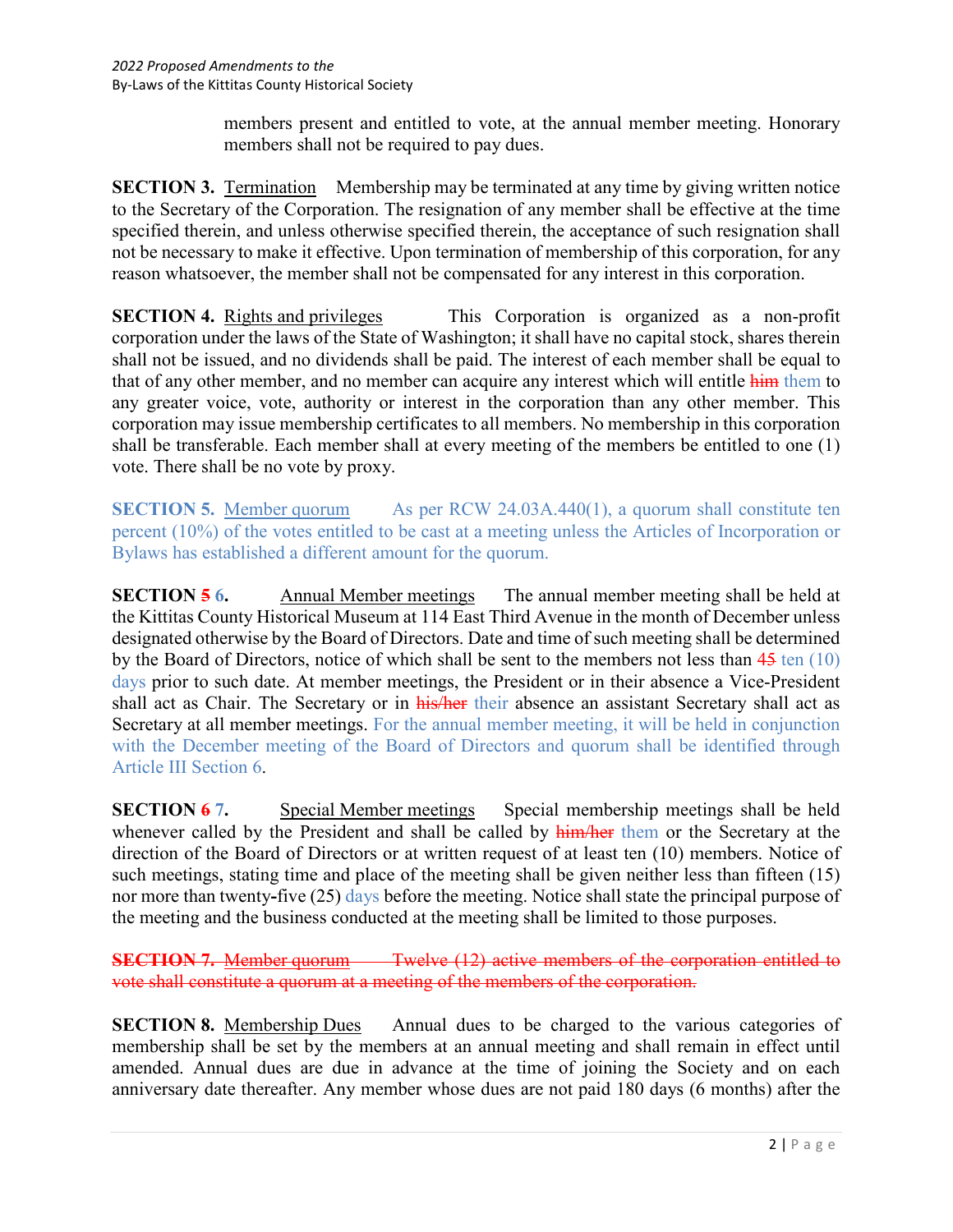due date will no longer receive communication from the Society and will be dropped from the membership rolls effective 2-years after the expiration of their membership.

## **ARTICLE III BOARD OF DIRECTORS**

**SECTION 1.** Board of Directors There shall be a board of nine to eleven (9 to 11) persons, composed of the President, Vice President, Secretary, and Treasurer of the corporation and five to seven (5 to 7) other active members. No person convicted of a felony shall serve as a Director. Membership on the Board of Directors shall be based on a person's dedication to the purposes of the Society and on the professional, administrative, executive or technical skills that such person can and will contribute to the furtherance of the Society. The Directors shall be elected by majority vote of the members present and entitled to vote at the annual Meeting of the Members, and shall hold office for one (1) year and until their successors are elected and qualified. Directors elected for office of President, Vice President, Secretary or Treasurer shall serve in that office for one (1) year and assume office the month following election.

**SECTION 2.** Business and Order of Business All property and business affairs of the Society shall be managed by the Board of Directors and be subject to the provisions of the Articles of Incorporation and amendments thereto, and subject to the provisions of the By-Laws and amendments thereto. At each meeting of the Board of Directors such business may be transacted as may properly be brought before such meeting, except as otherwise provided by law or in these By-Laws. The order of business at all meetings shall be determined by the Chair, unless otherwise determined by a majority of the voting members present at such meeting. To the extent not inconsistent with these By-Laws, the Articles of Incorporation or any provision of law, the proceedings of the Kittitas County Historical Society Board of Directors meetings shall be governed by Robert's Rules of Order.

**SECTION 3.** Resignations or Removal Any Director may resign at any time by giving written notice to the Chair or the Secretary of the Board of Directors. The resignation shall be effective at the time specified therein, and unless otherwise specified therein, the acceptance of such resignation shall not be necessary to make it effective. Any director at any regular member meeting, or at any special meeting of the members called for that purpose, with not less than ten (10) days or more than twenty**-**five (25) days notice, prior to the date of the meeting, mailed or delivered personally communicated to such Director and to the members of the Corporation, can be removed from office by a two-thirds (2/3) majority vote of the members present and entitled to vote. Such notice of the meeting for the proposed removal shall state the cause for removal. Unexcused absences from three (3) consecutive meetings of the Board of Directors shall be due cause for removal of a Director.

**SECTION 4.** Director vacancy Any vacancy occurring in the Board of Directors for any reason may be filled by members of the Corporation at any regular meeting of the Board of Directors, or at any special meeting called for that purpose, with not less than ten (10) days nor more than twenty-five  $(25)$  sixty  $(60)$  days notice prior to the date of the meeting mailed, telephoned, or delivered personally communicated to each member. Any such Director thus named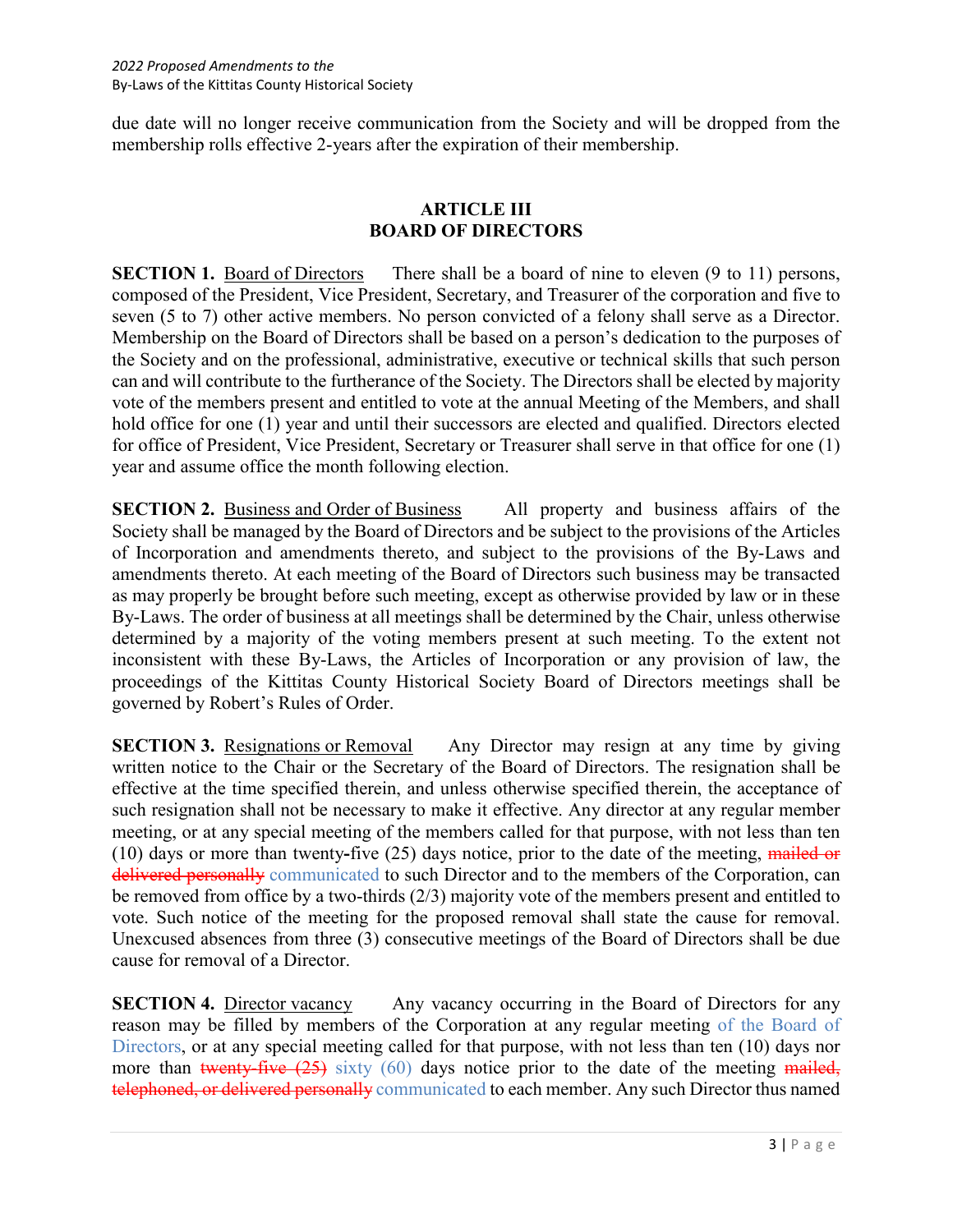to fill any vacancy shall serve during the unexpired term of the Director whose position became vacant.

**SECTION 5.** Directors Meetings The Board of Directors meetings shall be held monthly at the Kittitas County Historical Museum at 114 East Third Avenue on the third  $(3<sup>rd</sup> 3rd)$  Wednesday of the month at 6:00 PM unless designated otherwise by the Board of Directors. Special Board of Directors Meetings shall be held whenever called by the President and shall be called by him/her them or the Secretary at the direction of the Board of Directors or at written request of at least six (6) members. Notice of such meetings, stating time and place of the meeting shall be  $g$ iven communicated to each member by mail, telephone, or personally. Each notice shall be given neither less than  $fifteen (15)$  ten (10) days nor more than twenty-five  $(25)$  sixty (60) days before the meeting. Notice shall state the principal purpose of the meeting and the business conducted at the meeting shall be limited to those purposes. At Director Meetings the President or in his/her their absence a Vice-President shall act as Chair.

**SECTION 6.** Directors Quorum One-third  $(1/3)$  One-half  $(1/2)$  the number of members of the Board of Directors stated in the By-Laws shall constitute a quorum for the transaction of business at the annual or regular meetings, and the act of a majority of the Directors present at such meeting at which a quorum is present shall be the act of the Board of Directors unless otherwise stated by law, the Articles of Incorporation, or these By-Laws.

**SECTION 7.** Compensation Each Director shall serve without compensation.

**SECTION 8.** Indemnification of Directors and Officers The Society may indemnify any Director or Officer or former Director or Officer for expenses, costs, and attorneys' fees actually and necessarily incurred by such Director or Officer in connection with any claim assessed against him or her because of his or her having been or being such Director or Officer, except where such expenses, costs, and attorneys' fees are proven to have been incurred through the Director's or Officer's misconduct. The Society will not tolerate criminal misconduct of a Director or Officer and will hold him or her legally accountable for any such action.

**SECTION 9.** Conflict of Interest Each Director or Officer of the Society shall not participate in any discussion of, or vote on, any matter in which he or she they, or any member of his or her their immediate family, has a financial interest. No Director or Officer shall during their term of office be employed by the Society or act as a paid consultant or contractor to the Society unless otherwise designated by a two-thirds (2/3) majority vote of the Board of Directors.

### **ARTICLE IV OFFICERS**

**SECTION 1.** Officers Any individual member or voting agents of any Business/Commercial member are, if otherwise qualified, eligible to be an Officer or Director of the Society. Not less than two (2) months prior to the annual meeting of the members, the Board of Directors shall appoint a Nominating Committee of not less than three (3) members. The Nominating Committee shall recommend a slate of qualified members to replace Directors and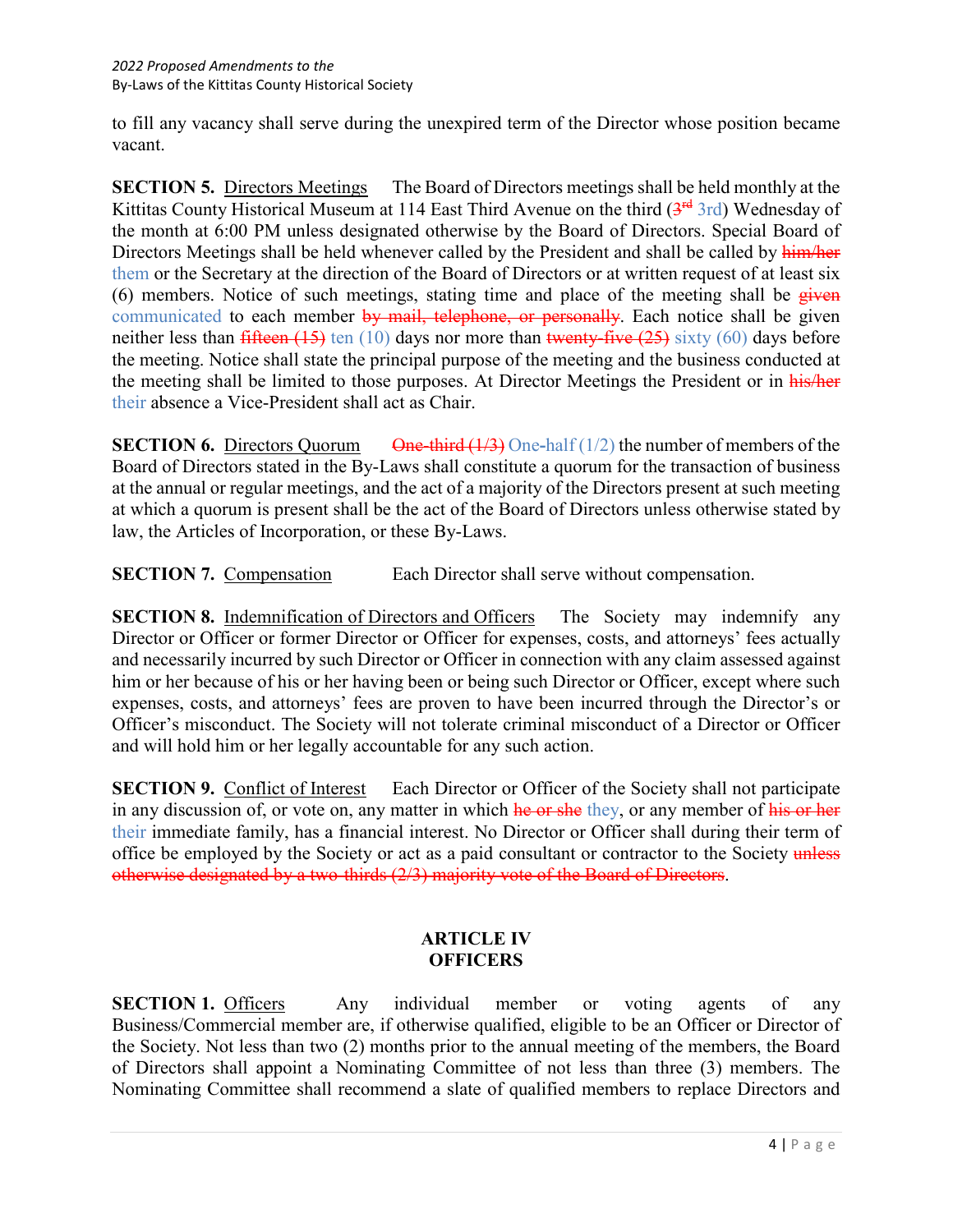Officers whose terms will end in the current year. This does not preclude nomination from the floor of any qualified member whose consent to nomination has been obtained. The officers of the Corporation shall be a President, Vice President, Secretary, and Treasurer, all of whom shall be elected by the Board of Directors.

**SECTION 2.** President The President, subject to the control of the Board of Directors, shall have a general supervision of the affairs of the Society and its employees and generally attend to its executive business. He or she They shall Chair the meetings of the Corporation and shall keep the Board of Directors appropriately informed on the business and affairs of the Society.

**SECTION 3.** Vice President In the absence or disability of the President, the Vice President shall perform all the duties and functions and exercise all the powers of and be subject to all the restrictions upon the President. The Vice President shall otherwise perform such duties as may from time to time be assigned to them by the Board of Directors or President. In the event the office of President becomes vacant, the Vice President shall become President. In the event the office of Vice President becomes vacant, a Director may be elected to serve the unexpired term of the office of Vice President.

**SECTION 4.** Secretary The Secretary shall keep or cause to be kept the minutes of the meetings of the Board of Directors, and shall otherwise perform such duties as may from time to time be assigned to them by the Board of Directors or President.

**SECTION 5.** Treasurer The Treasurer shall have charge of and be responsible for the account of, except as otherwise directed by the Board of Directors, all funds belonging to the Corporation. He or she They or their designee shall be in charge of receipt, disbursement, and shall oversee monthly transactions made by Society employees. He or she They or their designee shall deposit funds in the name of the Society in such Banks, Trust Companies, or other depositories as shall be selected by the Board of Directors. From time to time or whenever requested to do so shall render a statement of the condition of the finances of the Society to the Board of Directors. The Treasurer shall not borrow money without advance written approval of the Board of Directors.

## **ARTICLE V DISPOSITION OF COLLECTIONS**

**SECTION 1.** In the event this Corporation fails, the Board of Directors shall make provision for the custody of all materials of historic value received by the Corporation. The Washington Nonprofit Corporations Act and the Articles of Incorporation shall govern. In no event shall any assets of the Society be used contrary to the provisions of Section 170 (c) (2) (B) or Section 501 (c) (3) of the Internal Revenue Code of 1954 as amended.

Such materials may, if desired, be placed in the Museum of the Corporation, or may, if desired, be given into the custody of a Public Library or any other agency or institution in Kittitas County, Washington. In case their preservation in Kittitas County, Washington, is not particularly desired, they may be tendered to the Washington State Historical Society or another non-profit organization.